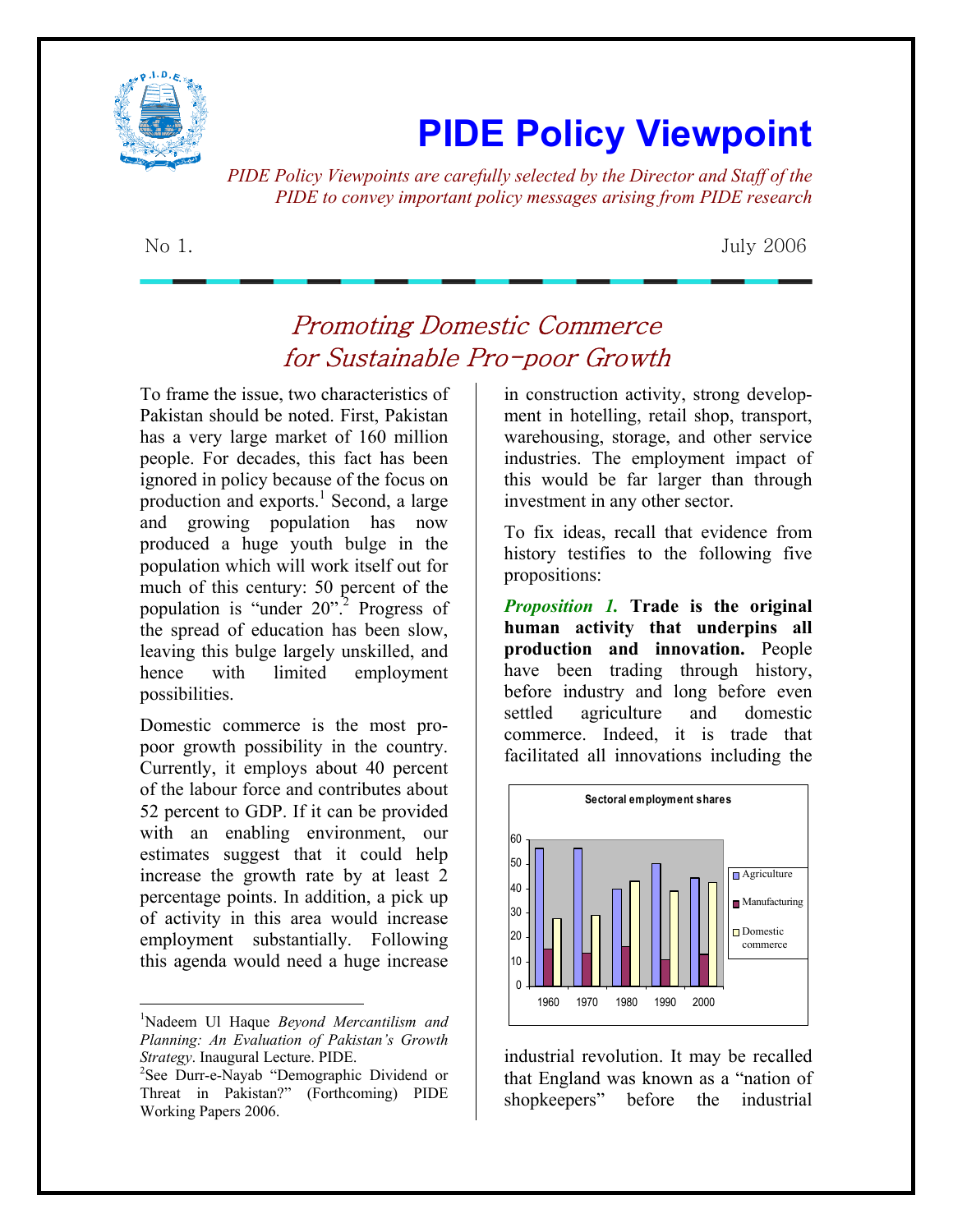revolution. Moreover, it was shopkeeping and trade that propelled England towards empire.

*Proposition 2.* **Open markets organise economic activity.** Consumer demand is revealed in markets that are open and competitive. From that demand, producers learn of what needs to be produced. Industry and production that is not founded in such markets may not survive the test of time and competition.

*Proposition 3.* **Markets where consumer preference rules establish brand names.** Local competition in open economies develops innovative business processes, branch networks, and growth of businesses. Brand names and innovative business processes are then exported overseas once they have stood the test of local markets. The idea becomes immediately obvious when one thinks of the following example: Mcdonald's first established itself in Chicago. It was then exported beyond Chicago through Illinois and the U.S. Once established there, it went overseas.

*Proposition 4.* **Industries organic to local trade and marketplaces are "survivors".** Put differently, industries that are satisfying local demand and are being continuously tested by local consumers will grow beyond local markets to become export entities. Industries that are only transplanted to a region and remain inorganic to the local market often die out when the subsidy or incentive that attracted them peter out. Production that is totally alien to local market does not take root. Numerous examples of this principle are available. Several efforts to transplant industry to many African countries have failed. In our own backyard, the example of Kala Shah Kaku looms large on the GT Road.

*Proposition 5.* **Trade has historically developed in cities and market towns which have been friendly to commerce.** It is those towns and cities that have been friendly to commerce where innovation has taken place and where history has been made.



Pakistan has for too long had an unbalanced policy. We have sought to promote industry and export while neglecting domestic commerce. We need to end this anti-commerce bias.

Domestic commerce is severely constrained.<sup>3</sup> Indicators of this repression are visible everywhere:

- 1. There is a huge excess demand of office space in every city in Pakistan. Evidence of this can be seen in every other neighbourhood, where bedrooms and verandahs of houses are being converted to offices.
- 2. Excess demand for retail space is visible in all marketplaces where even corridors and verandahs are being converted into cramped vending spaces. There is no room for large showrooms or wellstocked department stores.

 $\overline{a}$ 

<sup>3</sup> Several consultations on 'domestic commerce' were held earlier this year by Nadeem Ul Haque. See Nadeem Ul Haque and Izzah Waqar *Domestic Commerce—the Missing Link*.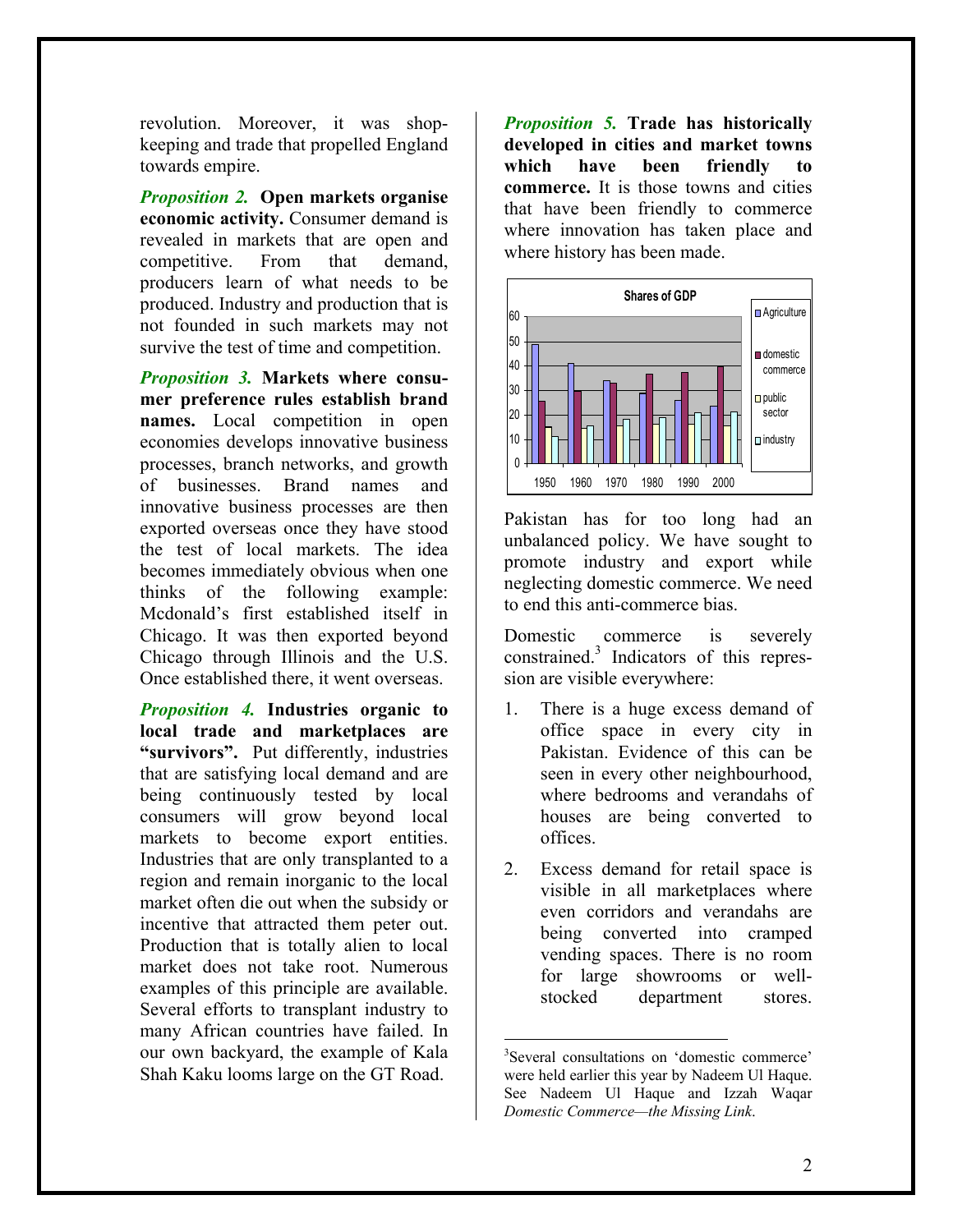Warehouse space is lacking. In our cities, even space to this activity is not allocated. Vintage town houses of Shah Alam Market of Lahore, instead of being preserved as heritage, are devoted to warehousing. Storage remains a domain of the government. Indeed, an agricultural country like Pakistan should have a vibrant private storage activity, which in turn will help develop a forward and futures market, a development offering the farmer the much-needed hedging opportunities.

3. All our markets are in a very poor and dilapidated condition, making shopping a very uncomfortable and unpleasant experience.

## **What are the key constraints for domestic policy development?**

- 1. As is well-known, property rights are weakly defined and enforced in Pakistan. Land titling is not secure. This makes it extremely difficult for any type of activity, including domestic commerce, to find space for development.
- 2. City zoning remains extremely unfriendly to domestic commerce. Not enough space is allocated to commercial activity. Even when it is done, the process of commercialisation is extremely cumbersome and expensive. Height restriction and density restrictions are also imposed. In short, commercial construction has been made prohibitively expensive.
- 3. Primitive tenancy laws that excessively protect the incumbent discourage commercial ownership and development.



- 4. In light of points 1-3 above, banks are extremely shy of financing commercial construction.
- 5. Agricultural markets remain highly regulated, with the government controlling prices, market space, storage, etc. Unless the government withdraws from this role, private agricultural marketing and storage will not develop. History shows that many of the towns in the Punjab began as small market and storage centres. We have to revive market and storage as an important activity in our small towns.
- 6. The Government has made a large number of industrial parks in the country. There has never been any effort at making retail offices and warehouses. Perhaps we should begin to think about this.
- 7. The law and order problem and contracting difficulties impact on activities like retail and warehousing far more than industry. We need a favourable environment for domestic commerce.
- 8. Many old markets are in a dilapidated state. Renovation of these could facilitate large employment as well as big pick up in activity.